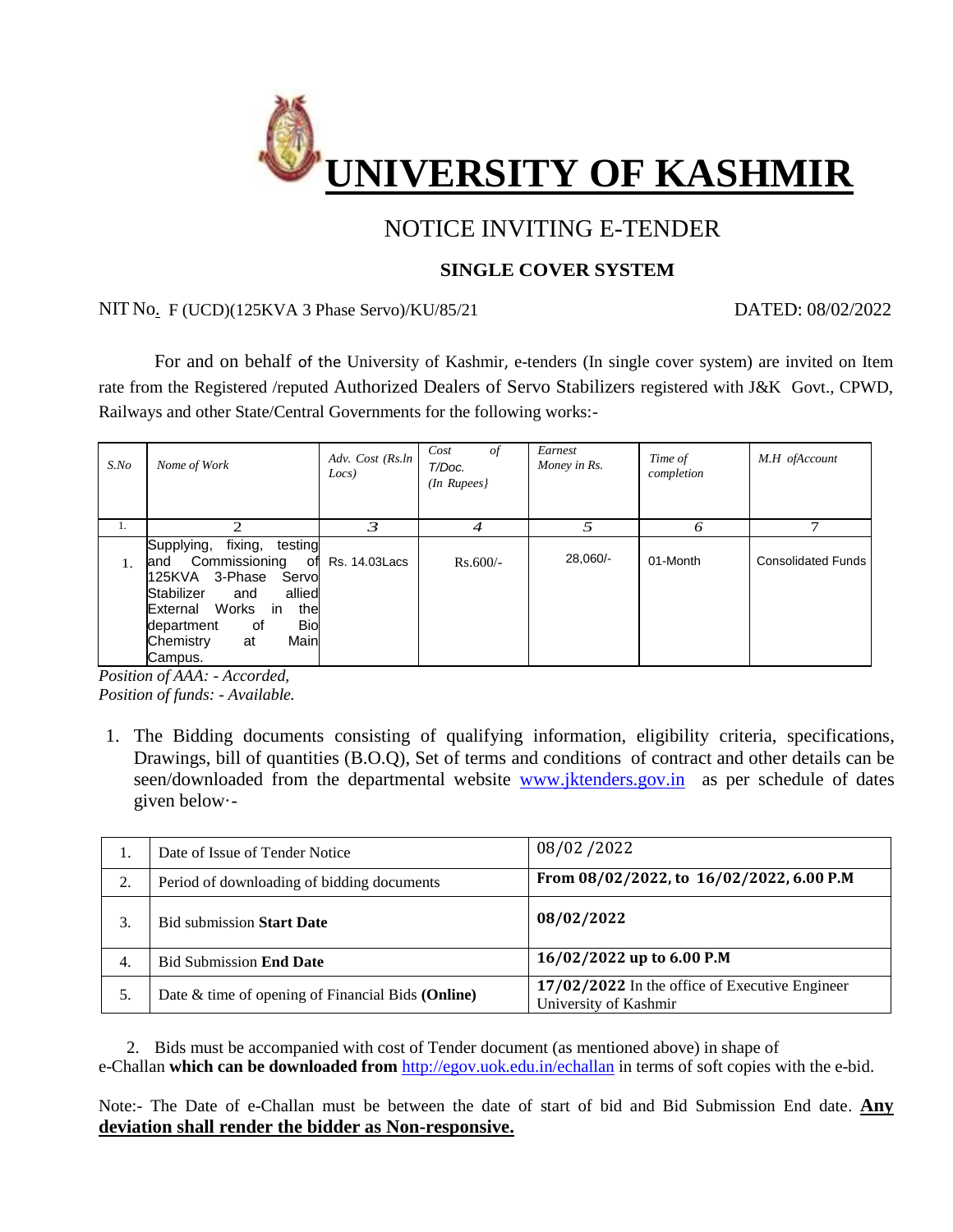**The 1st lowest (L-1) shall have to produce CDR and e-challan in original in the office of the undersigned before allotting the work pledged to Executive Engineer University of within 03 Days before fixation of Contract besides 1st lowest bidder has to produce an amount equal to 5% of contract cost as Performance Security in the shape of CDR/FDR/BG** in favour of Executive Engineer University of Kashmir Division within 10 (ten) days after the date of receipt of letter of acceptance and EMD of 2% will be released after receipt of 5% performance Security. The Bank Guarantee should be valid for 45 days beyond bid validity**.**

- **3.** The date and time of opening of Financial Bids of a responsive bidder shall be notified on WebSite www.jktenders.gov.in and conveyed to the bidders automatically through an e-mail message on their e-mail address.
- 4. The bids for the work shall remain valid for a period of 120 days from the date of opening of Technical **bids.**
- **5. The earnest money shall be forfeited** lf:-
- a) Any bidder/ tenderer withdraws his bid/ tender during the period of bid validity or makes any modifications in the terms and conditions of the bid.
- b) *Failure* of *Successful bidder* to *furnish the required performance security within the specified time limit.*
- c) *Failure of Successful bidder to execute the agreement within 28 days after fixation of contract.*

#### **6(A). Instruction to bidders regarding e-tendering process**

- 6.1 Bidders are advised to download bid submission manual from the "Downloads" option as well as from "Bidders Manual Kit" on website [www.jktenders.gov.into](http://www.jktenders.gov.into/) acquaint bid submissionprocess.
- 6.2 To participate in bidding process, bidders have to get 'Digital Signature Certificate {DSC)' as perinformation Technology Act-2000. Bidders can get digital certificate from any approved Vendor.
- 6.3 The bidders have to submit their bids online in electronic format with digital Signature. No bid will be accepted in physical form.
- 6.4 Bids will be opened online as per time schedule mentioned in Para-1.
- 6.5 Bidders must ensure to upload scanned copy of all necessary documents with the bid. Besides, original documents related to the bid shall be submitted by L1 before issuance of Allotment in his favour.
- **6.6. Bidders must ensure to upload scanned copies of all necessary documents including, tender documents fee in terms of soft copies and all other documents required as per NIT with technical bid. No document (s) which has/have not been uploaded shall be entertained for technical evaluation in the form of hard copy. However in case of any clarification the bidders have to produce original documents in support of soft copies if need arises.**
- **Note:- Scan all the documents on 100 dpi with black and white option.**
- **6.6(a) Bidders should note that if the documents uploaded/submitted on the basis of which the contract has been awarded are found forged/fake/not genuine at any time, the contract shall be cancelled and the contractor/bidder shall be recommended for blacklisting and debarred from taking part in tendering in University of Kashmir/Other Departments for a period of one year in the first instance, besides the performance security deposited for the said work shall be forfeited.**
- 7. The department will not be responsible for delay in online submission due to any reasons.
- 8. **For item rate method** the unit rates and prices shall be quoted by the bidder entirely in Indian Rupees and the rates quoted shall be deemed to include price escalation and all taxes upto completion of the work. Deduction on account of taxes shall be made from the bills of the contractor on gross amount of the bill as per the rates prevailing at the time of recovery.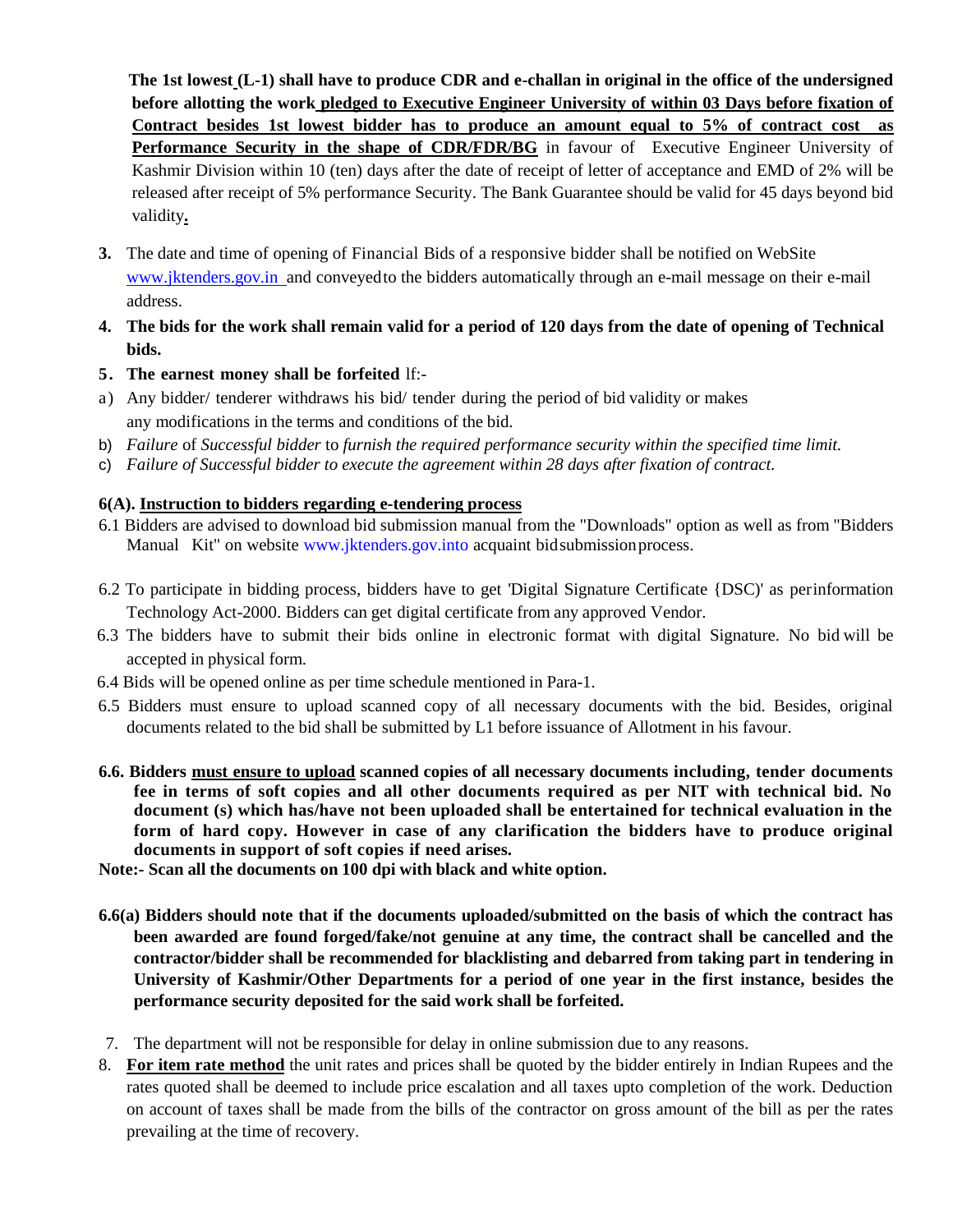- **10.** Bidders are advised not to make any change in BOQ (Bill of Quantities) contents. In no case they should attempt to create similar BOQ manually.
- **11. Price escalation and Taxes**: No price escalation shall be permissible. The deduction on account of taxes shall be made for the bills of the contractor for the gross amount of the bill as per the rates prevailing at the time of recovery.
- **12.** Bidders are advised to use **"My Documents**" area in their user on R&B e-Tendering portal to store such documents as are required.
- **13.** In case of CRF and any other specified project. The relevant guidelines standard bidding document shall be followed.
- **14.** Instructions to Bidder (ITB)

14.1 All bidders shall upload the following information and documents along with qualification criteria/qualification information with their bids:-

- a) Copies of original documents defining constitution/ legal status, place of registration and principal place of Business
- b) Cell No .and Correspondence address & e-mail.
- c) Scanned copy of e-challan
- d) Scanned copy of Registration Card with latest renewal.
- e) Scanned copy of Valid GSTIN No. & PAN No.
- f) **Scanned Copy of GSTIN Registration and latest clearance certificate FORM GST-3B I.e. latest clearance certificate FORM GST-3B of the latest quarter/preceding Month to the Issue of NIT. Illustrations:-**

For the NIT in August 2021, the bidder has to upload the latest clearance certificate FORM GST-3B of the latest quarter i.e. April-June/preceding month i.e. July 2021.

g) *All bidders shall upload Verification Certificate from concerned Chief Engineer /Superintending Engineer of Enlistment Registration Card*

14.2 The bidder at his own responsibility and risk should visit and examine the site of work and its surroundings before submission of bid.

- 14.3 Non attendance of pre-bid meeting will not be cause of disqualification of the bidder.
- 14.4 All documents relating to the bid shall be in the English Language.

#### **15. General Conditions of Contract: -**

15.1 The date of start of the work shall be reckoned within one week from the date of issuance of LOI/Contract allotment as the case may be.

**Penalty for delay in completion:** - ln case of delay in completion of work beyond stipulated periodof completion, **penalty upto maximum of 10% of the contract shall be imposed**.

**15.2 Time extension:** -Suitable time extension shall be granted in case of increase in scope of work and in the event of delay beyond control of contractor to be determined by the department.

**15.3 Advance Payments:-**No mobilization advance/equipment advance shall be paid.

**15.4 Secured Advance:-**No secured advance is admissible.

**15.5 Schedule of Payment**:-The payment schedule shall be fixed after award of contract in favour of successful bidder, **on the basis of availability of funds** and value of work executed, shall be determined by the Engineer.

**15.6 Amendment of bidding document**:-Before the deadline for submission of bids the employer may modify the bidding documents by issuing Addendum.

**15.7(a) The tender receiving authority reserves the right to accept or reject any tender or all tenders without assigning any reason thereof.**

**15.7(b)The Employer reserves the right to accept or reject any bid and to cancel the bidding process**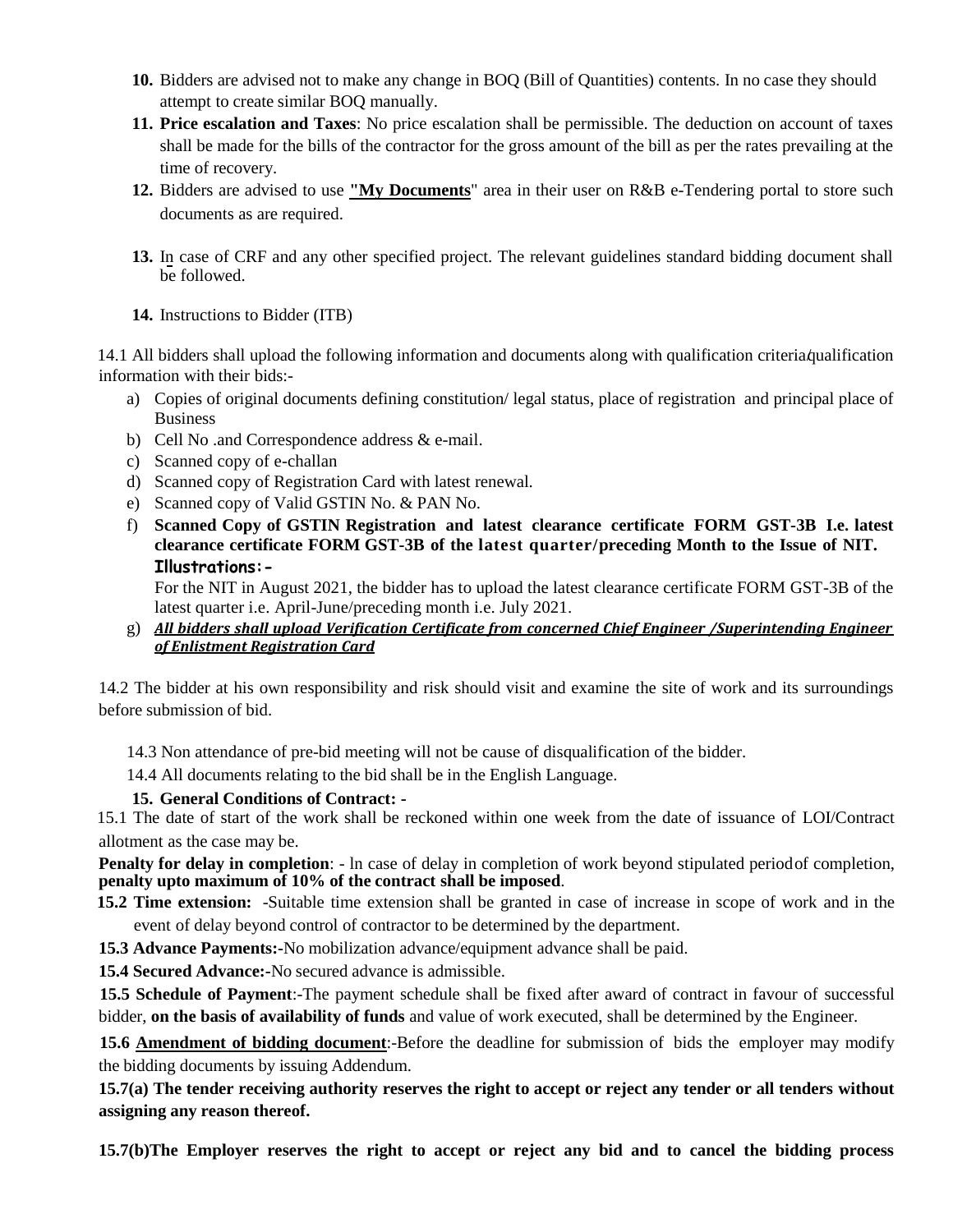**andreject all bids, at any time prior to award of Contract, without thereby incurring any liability to the affected bidder or bidders or any obligations to inform the affected bidder or bidders of the grounds for the Employer's action.**

#### **15.7(c) Unbalanced Bid:- (Not applicable at present as per the Government directions)**

- **16. Restoration of work:-** On completion of contract the contractor shall be responsible to remove allunused material and restore all work in its original position at his own cost.
- **17. Traffic regulations:-**The contractor is bound to adhere to traffic regulations as is applicable from time to time and ensure arrangements of smooth regulation of traffic during execution of work.
- **18. Arbitration:-** The arbitration shall be conducted in accordance with the arbitration procedure stated in the J&K Conciliation and Arbitration Act No:-xxxv of 1997 issued vide SRO No:-403 vide Notification of J&K Govt., **"Law Department" 11th December-I997**.
- **19. Defect Liability period**:- The DLP shall be Calculated from date of certified completion of work and period shall be **06 months**. The defects noticed in the work during execution or D.L.P. shall be corrected by the Contractor within the length of time specified by the Engineer. If the contractor does not correct the defects pertaining to D.L.P. to the satisfaction of the Engineer within the time specified, the Engineer will assess the cost of having the defects corrected and contractor will pay this amount on correction of defects. **20. The date of start of work shall be reckoned within 07 (seven) days from the date of issuance**

#### **of allotment/ Letter of intent.**

**21. In case the agency fails to execute the work, the performance security in the shape of CDR/FDR/BG and normal deposit shall be liable for forfeiture besides initiating other punitive actions against the defaulter without serving any notice.**

**ALL KEY CONSTRUCTION MATERIAL** shall have to be strictly as per prescribedspecifications and approval of the Engineer In-charge.

- **22. The performance security of 5% shall be released after successful completion of DLP** Failure on part of the contractor to fulfill his obligations of maintenance schedules shall result in forfeiture of the deposits held for this purpose as well as the CDR/FDR/BG for this work.
- **23. Safety:** The contractor shall be responsible for safety of all activities at site of work.
- **24. Discoveries**:- Anything of historical or other interest or of significant value unexpectedlydiscovered on the site shall be the property of the Govt.
- **25. Tests**:-The contractor shall be solely responsible for carrying out the mandatory tests required for the quality control at his own cost.
- 26. Termination: The employer may terminate the contract if the contractor causes a fundamental breach of the contract.
- **27. Fundamental breach of contract will include:-**
- a) Continuous stoppage of Work for a period of 30 days without authorization of Engineer in- charge.
- b) Contractor is declared bankrupt.
- **c) Any evidence of involvement of contractor in corrupt practices.**
- d) If the contractor indulges in willful disregard of the quality control measures put in place by the department.
- e) Contractor delays the completion of work beyond stipulated time of completion.
- f) **Pursuant to the process of termination of defaulted contract, the employer reserves the right to invite fresh tender for the balance work at the risk and cost of defaulting contractor.**
- **28.** If in case contractor failed to start /complete the work, within the stipulated time period, his Performance Security shall be forfeited after termination of the contract.

#### **29. Major Labour Laws applicable to establishment engaged in building and other construction Work**:-

- a) Workmen compensation act 1923.
- b) Payment of Gratuity Act 1972.
- c) Employees P.F. and Miscellaneous Provision Act1952.
- d) Maternity Benefits Act 1951.
- e) Contract Labour (Regulation & Abolition) Act1970.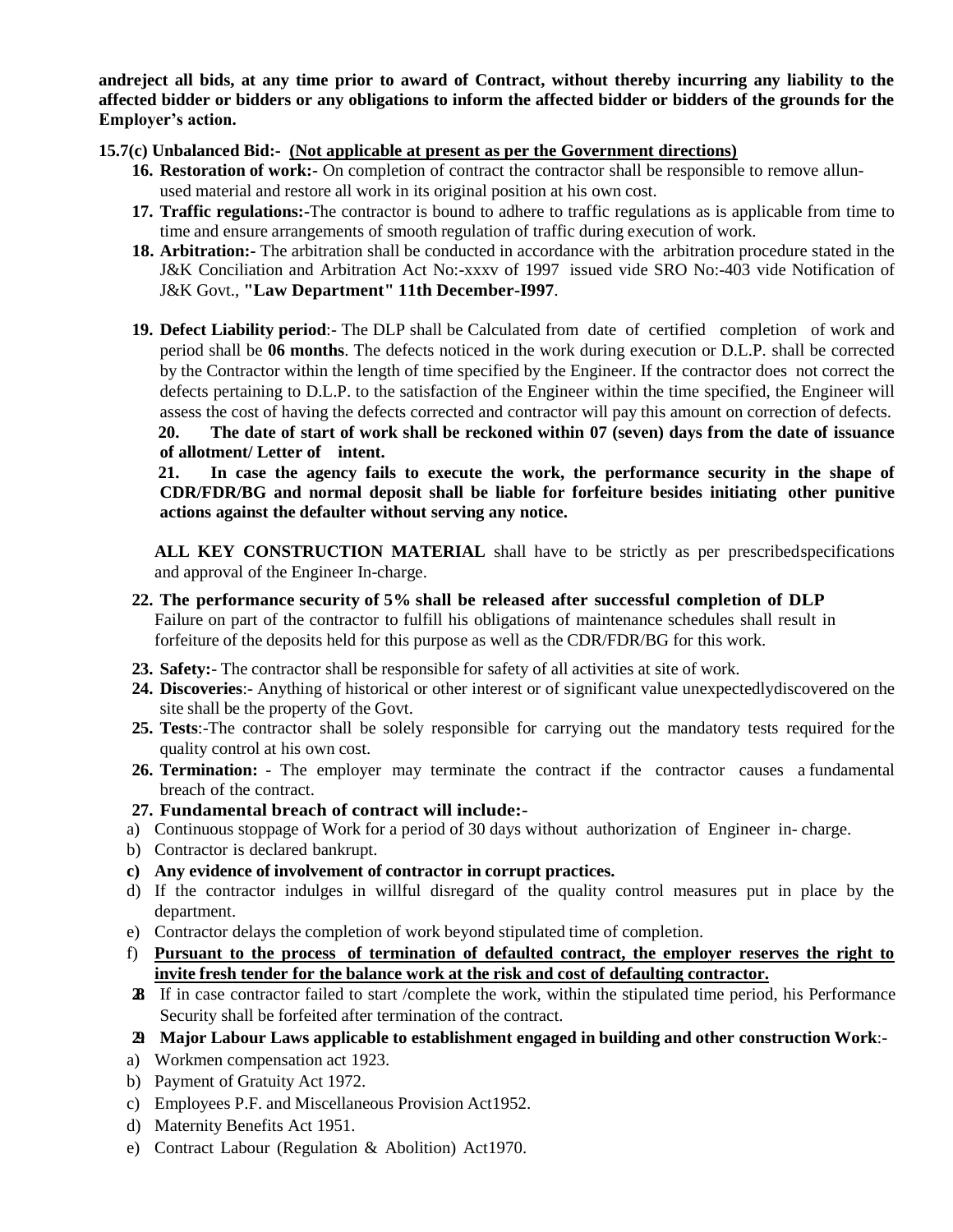- f) Minimum Wages Act 1948.
- g) Payment of Wages Act 1936.
- h) Equal remuneration Act 1979.
- i) Payment of bonus Act 1965.
- j) Industrial disputes Act 1947.
- k) Industrial employment standing orders Act 1946.
- l) Trade Union Act 1926.
- m) Child Labour (Prohibition & Regulation) Act 1986.
- n) Inter State Migrant workmen's (Regulation of employment & Conditions of service)Act 1979.
- o) The Building and other Construction workers (Regulation of employment and Condition of service) Act 1996 and the Census Act of 1996.
- p) Factories Act 1948.
- q) Compliance with Labour Regulation Laws of J&K.
- **30.Specification/Quality Control**:-
- A) All items of works shall conform to specifications as per IRC/MORTH/ NBO/ CPWD/ SSRI Any other prescribed specifications.
- **B) All items should be approved by the concerned Department before use.**
- **C) Certification of Material shall be submitted for reference and record.**
- **31.Insurance**:- Insurance cover to Labour *I* Machinery *I* Work *I* Plant material *I*  Equipment by the contractor shall be mandatory.
- **32.Laws Governing the Contract: -**The contract shall be governed by Laws of the land.

Court's Jurisdiction:-In case of a disputes/differences between contractor and Department the jurisdiction shall be J&K.

## **33.Time Extension: -**

- a) The work is to be completed within the time limit specified in the NIT and the time of completion will also increase *I* decrease in proportion with additional *I* deleted quantum of work depending upon the actual quantum of work.
- b) Request for extension of time shall be made by the contractor in writing not later than fifteendays of happening of the event causing delay. The contractor shall also indicate in such a request the period for which extension is desired.
- c) Abnormal /bad weather or Serious loss or damage by fire or Civil commotion, strike or lockout (other than among the labour engaged by the contractor) affecting any or the trades employed on the work, or Non availability of departmental stores.
- d) Any other cause which in the absolute discretion of the accepting authority is beyond the contractor's desire.
- e) On contractor's representation based on the grounds as detailed above the time for completion of the work may be extended by a period considered reasonable by the Department.
- **f)** Extension of time shall be also admissible in the event of temporary suspension of work.

## **34.The tender/bid is liable to rejection if it does not fulfill the requirements as laid down in NIT.**